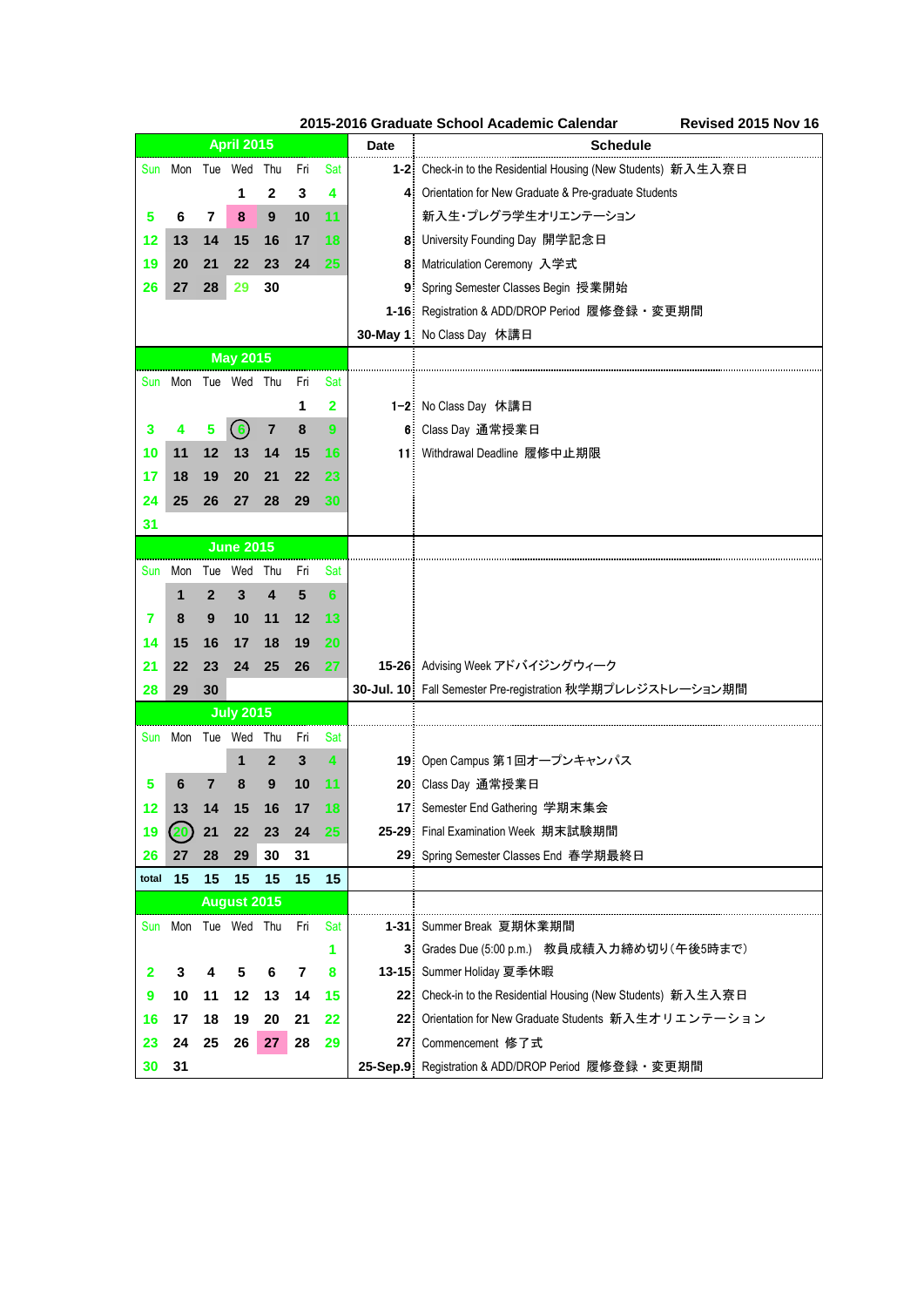|       |                 |              | <b>September 2015</b> |     |                         |     | <b>Date</b> | <b>Schedule</b>                                                  |
|-------|-----------------|--------------|-----------------------|-----|-------------------------|-----|-------------|------------------------------------------------------------------|
|       |                 |              | Sun Mon Tue Wed Thu   |     | Fri                     | Sat |             | 1 Fall Semester Matriculation Ceremony 秋学期入学式                    |
|       |                 | 1            | $\mathbf{2}$          | 3   | 4                       | 5.  |             | 2 Fall Semester Classes Begin 授業開始                               |
| 6     | 7               | 8            | 9                     | 10  | 11                      | 12  |             | 20 Open Campus 第2回オープンキャンパス                                      |
| 13    | 14              | 15           | 16                    | 17  | 18                      | 19  |             | 28. Withdrawal Deadline 履修中止期限                                   |
| 20    | 21              | 22           | 23                    | 24  | 25                      | 26  |             | 28-Oct.5: Application for Change of Academic Advisor アドバイザー変更期間  |
| 27    | 28              | 29           | 30                    |     |                         |     |             |                                                                  |
|       |                 |              | October 2015          |     |                         |     |             |                                                                  |
| Sun   |                 |              | Mon Tue Wed Thu       |     | Fri                     | Sat |             |                                                                  |
|       |                 |              |                       | 1   | $\overline{2}$          | 3   |             | 11-12 AIU Festival 大学祭                                           |
| 4     | 5               | 6            | $\overline{7}$        | 8   | 9                       | 10  |             | 11: Open Campus 第3回オープンキャンパス                                     |
| 11    | $12 \,$         | 13           | 14                    | 15  | (1)                     | 17  |             | 13 No Class Day 休講日                                              |
| 18    | 19              | 20           | 21                    | 22  | 23                      | 24  |             | 13: Faculty Development Day 教員研修日                                |
| 25    | 26              | 27           | 28                    | 29  | 30                      | 31  |             | 16 Monday Class 月曜授業日                                            |
|       |                 |              |                       |     |                         |     |             | 26-Nov.6 Advising Week アドバイジングウィーク                               |
|       |                 |              | November 2015         |     |                         |     |             |                                                                  |
| Sun   |                 |              | Mon Tue Wed Thu       |     | Fri                     | Sat |             |                                                                  |
| 1     | 2               | $\mathbf{3}$ | 4                     | 5   | 6                       | 7   |             | 3 Class Day 通常授業日                                                |
| 8     | 9               | 10           | 11                    | 12  | 13                      | 14  |             | 10-20: Winter Program Pre-registration 冬期プログラムプレレジ期間             |
| 15    | 16              | 17           | 18                    | 19  | 20                      | 21  |             | 23 Class Day 通常授業日                                               |
| 22    | 23              | 24           | 25                    | 26  | 27                      | 28  |             | 24-Dec. 4 Spring Semester 2016 Pre-Registration 春学期プレレジ期間        |
| 29    | 30              |              |                       |     |                         |     |             |                                                                  |
|       |                 |              |                       |     |                         |     |             |                                                                  |
|       |                 |              | December 2015         |     |                         |     |             |                                                                  |
|       | Sun Mon Tue Wed |              |                       | Thu | Fri                     | Sat |             |                                                                  |
|       |                 | 1            | $\mathbf{2}$          | 3   | $\overline{\mathbf{4}}$ | 5.  |             | 16-22 Final Examination Week 期末試験期間                              |
| 6     | 7               | 8            | 9                     | 10  | 11                      | 12  |             | 22: Fall Semester Classes End 秋学期授業最終日                           |
| 13    | 14              | 15           | 16                    | 17  | 18                      | 19  |             | 28: Grades Due (5:00 p.m.) 教員成績入力締切 (午後5時まで)                     |
| 20    | 21              | 22           | 23                    | 24  | 25                      | 26  |             | 30 - Jan. 14 Registration & ADD/DROP Period for Winter Program   |
| 27    | 28              | 29           | 30                    | 31  |                         |     |             | 履修登録·変更期間                                                        |
|       |                 |              |                       |     |                         |     |             | 29- Jan 3: Winter Holiday (Admin. Office Closes) 年末年始休暇 (事務局休業日) |
| total | 15              | 14           | 15                    | 16  | 15                      | 16  |             |                                                                  |